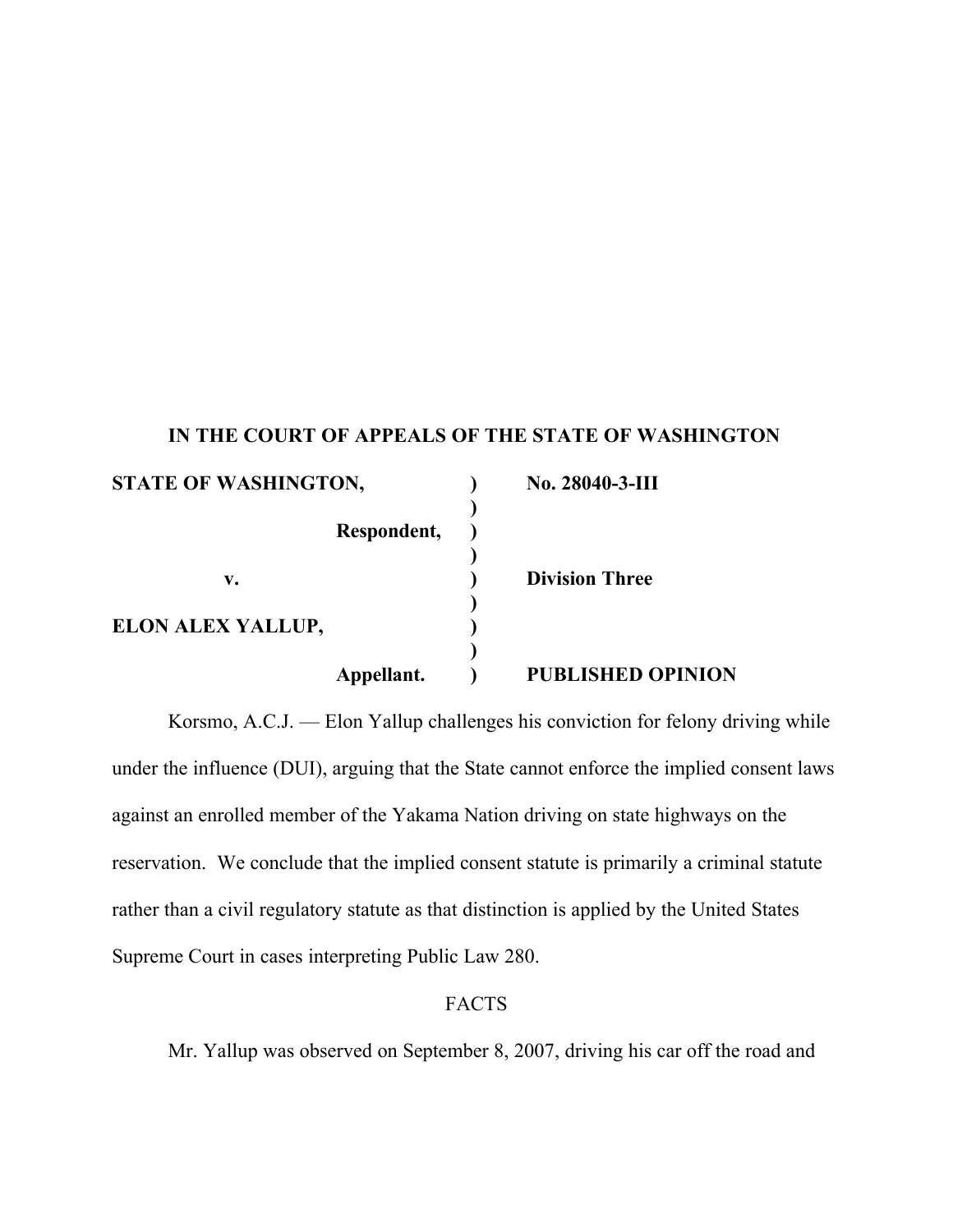into a canal located on the Yakama Indian Reservation. Emergency crews rescued him and took him to the Toppenish Community Hospital. <sup>1</sup> Washington State Patrol Trooper Russell Sharpe contacted him at the hospital. Mr. Yallup did not respond to the trooper, who arrested him and had blood drawn pursuant to Washington's implied consent statute.

Mr. Yallup was charged in the Yakima County Superior Court with one count of felony DUI, driving without an interlock device, and second degree driving while license suspended or revoked. He moved to suppress the results of the blood alcohol test on the basis that the implied consent statute could not be applied to an enrolled member of the Yakama Nation who was driving on the reservation. The motion was denied.

The matter proceeded to jury trial. The blood alcohol test, showing a .27 percent reading, was admitted. The parties also entered a stipulation for the jury that: (1) Mr. Yallup's driver's license was suspended in the second degree and he was not "eligible for reinstatement due to a prior conviction of RCW 46.61.502 or 46.61.504" and (2) he "is required by the Department of Licensing to operate only a motor vehicle with an ignition interlock device." Clerk's Papers (CP) at 55. The stipulation expressly left open the question of whether or not Mr. Yallup was driving the vehicle when it crashed. Defense counsel argued the case on the theory that Mr. Yallup was not the driver.

<sup>1</sup> Toppenish is entirely within the Yakama Indian Reservation. *Wesley v. Schneckloth*, 55 Wn.2d 90, 91, 346 P.2d 658 (1959).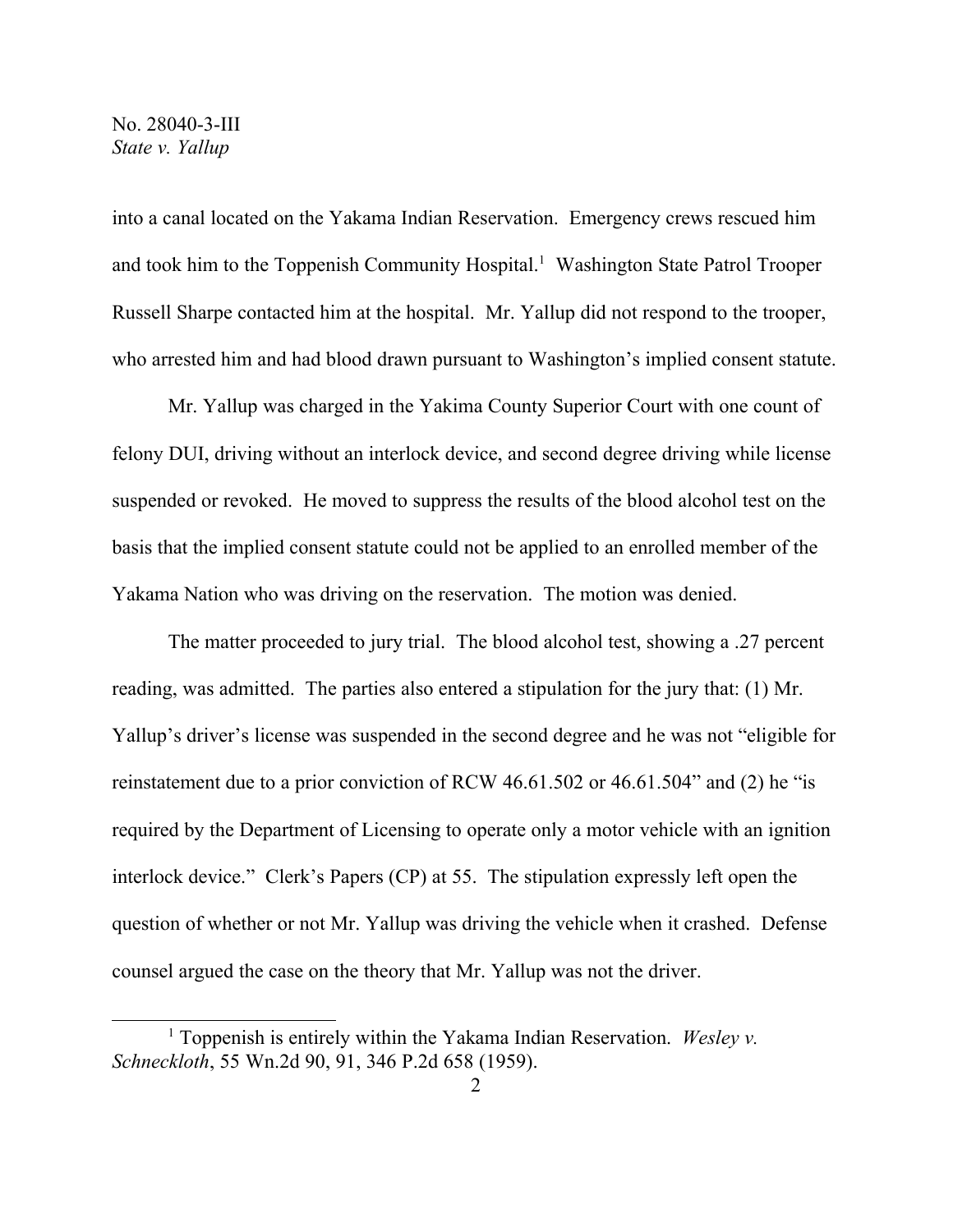The jury found Mr. Yallup guilty on all three counts. The trial court used an offender score of seven when scoring the felony DUI count and imposed a standard range sentence of 57 months on that count. A term of 9-18 months of community custody was also imposed. Mr. Yallup then timely appealed to this court.

## ANALYSIS

The primary issue in this case is whether the implied consent statute<sup>2</sup> cannot be applied to Mr. Yallup because of either Public Law 280 or the treaty with the Yakama Nation. Mr. Yallup also argues that the trial court used the wrong offender score and lacked authority to impose community custody. We will address those arguments in the order listed.

*Public Law 280.* The application of state laws to Native Americans in "Indian country" 3 raises sensitive questions of sovereignty. Reservations are subject to federal

<sup>&</sup>lt;sup>2</sup> On the same theories, Mr. Yallup also argues that the state of Washington lacked authority to suspend or even require that he have a driver's license or to impose an interlock requirement. Our discussion of the implied consent laws includes our view of his challenges to these other challenges. We also observe, however, that these license suspension and interlock requirements are clearly criminal sanctions. The stipulation recognizes that Mr. Yallup's license was suspended due to prior DUI or physical control convictions. CP at 55. Similarly, the ignition interlock requirement is a sanction imposed due to a criminal conviction. Former RCW 46.61.5055(10)(a) (2007); RCW 46.20.720. There simply is no question but that those obligations were imposed on Mr. Yallup due to his prior criminal behavior.

<sup>&</sup>lt;sup>3</sup> The definition of "Indian country" includes "all land within the limits of any Indian reservation under the jurisdiction of the United States government . . . including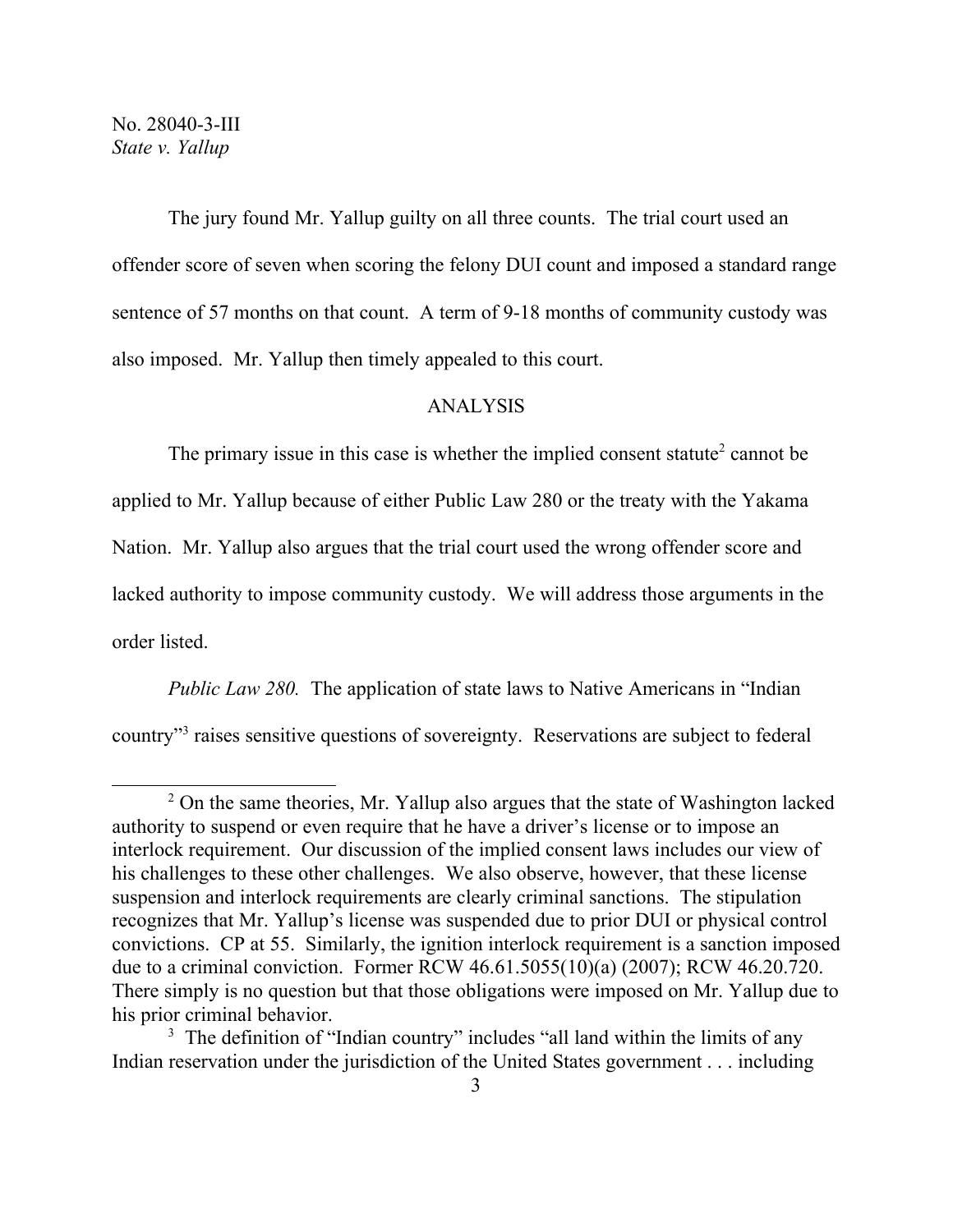law, but wholesale application of state law would diminish tribal autonomy. Instead, state laws apply only to the extent authorized by Congress. *California v. Cabazon Band of Mission Indians*, 480 U.S. 202, 207, 94 L. Ed. 2d 244, 107 S. Ct. 1083 (1987).

Public Law 280 authorized the states to assert jurisdiction over reservations within their boundaries. *McCrea v. Denison*, 76 Wn. App. 395, 398, 885 P.2d 856 (1994). Washington's response to Public Law 280 is found in chapter 37.12 RCW. Washington asserted civil and criminal jurisdiction over Indians on the reservation in eight specified areas. RCW 37.12.010. The one area in question here is the assertion of jurisdiction over the "Operation of motor vehicles upon the public streets, alleys, roads and highways." RCW 37.12.010(8) (partial).

In *Cabazon Band*, the United States Supreme Court addressed California's attempt to regulate tribal high-stakes bingo operations on two reservations. 480 U.S. at 204-206. Some forms of gambling were permitted in California subject to various regulations; criminal penalties were included in the regulatory scheme. *Id*. at 209-211. Adopting an approach used by the Ninth Circuit in earlier California tribal gambling cases, the *Cabazon Band* majority distinguished criminal statutes from regulatory statutes.<sup>4</sup> *Id*. at

rights-of-way running through the reservation." 18 U.S.C. § 1151 (2006).

<sup>4</sup> The enforcement mechanism was not important. "But that an otherwise regulatory law is enforceable by criminal as well as civil means does not necessarily convert it into a criminal law within the meaning of Pub. L. 280. Otherwise, the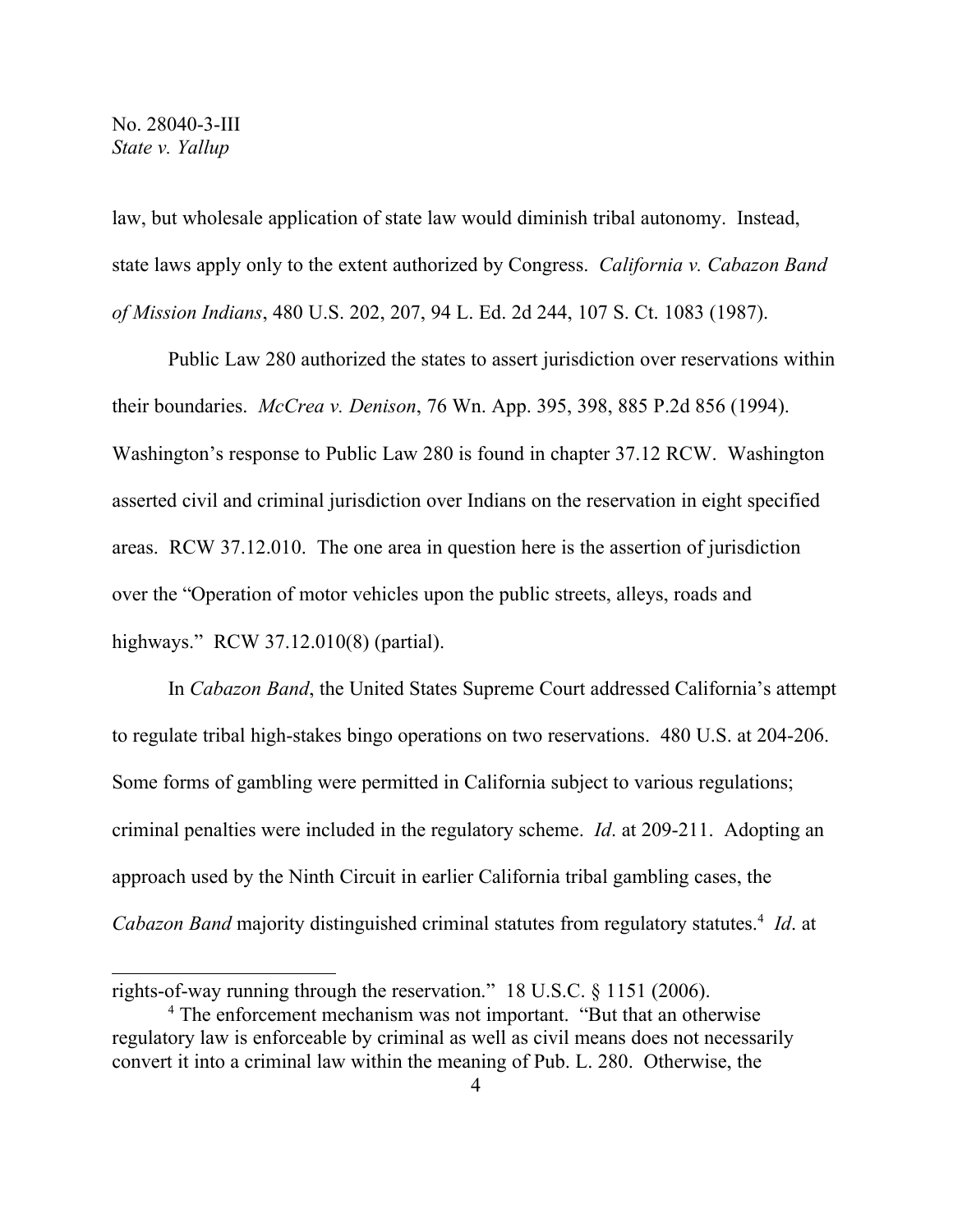209-210. If the conduct was generally prohibited, it was criminal in nature; if the conduct was permitted, but regulated, it was considered civil in nature. *Id*. The court concluded that gambling was a regulated industry rather than a prohibited endeavor and declined to permit California to regulate the bingo activities. *Id*. at 210-212.

Seizing upon the *Cabazon Band* analysis, Mr. Yallup argues that because driving is generally permitted, the licensing of drivers is a regulatory scheme rather than a criminal prohibition. He therefore concludes that the State lacks authority to require licenses for tribal members driving on the reservation. He further argues that the license enforcement regime, including the implied consent law, is also regulatory in nature and cannot be enforced against him. Because of that, he concludes that his blood alcohol test was improperly admitted against him at trial.

There are at least three difficulties with his argument. The initial difficulty involves his claim that *Cabazon Band* is even applicable to this case. That problem arises because Washington and California are not similarly situated under Public Law 280. California was one of five states granted jurisdiction by that legislation over some or all of the reservations within their boundaries. *Cabazon Band*, 480 U.S. at 207. Those five "mandatory" states were granted broad criminal law authority, but very limited civil law

distinction between § 2 and § 4 of that law could easily be avoided and total assimilation permitted." *Cabazon Band*, 480 U.S. at 211.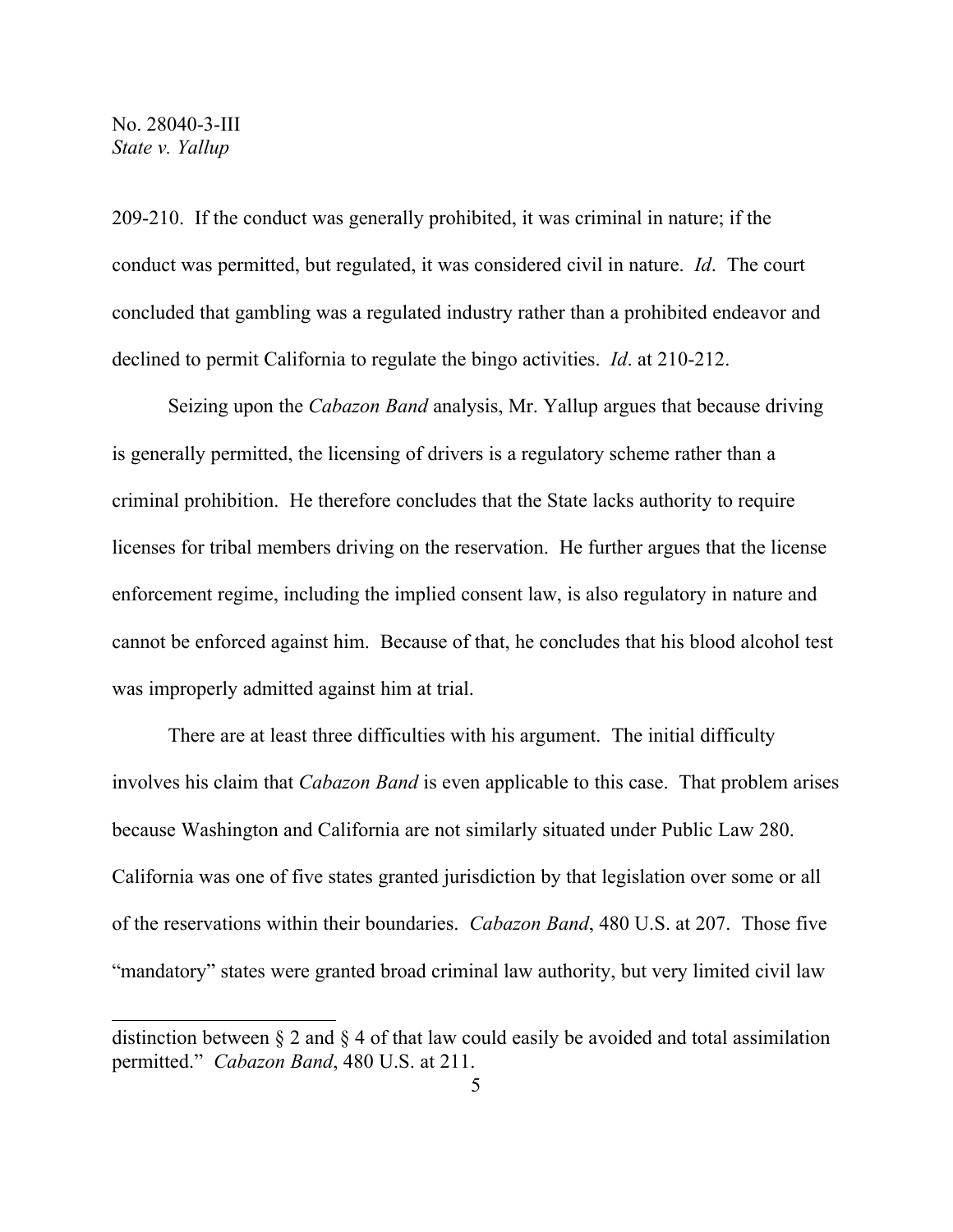authority over reservation lands because civil authority was limited to actions between private parties. 5 *Id*. In contrast, Washington and the other states were granted permissive civil and criminal authority over reservations within their boundaries "to assume jurisdiction at such time and in such manner" as the State chose. Pub. L. 280 § 7, 67 Stat. at 590. The extent of the assertion of state jurisdiction varies significantly across the country. Washington, however, asserted its full civil and criminal jurisdiction in eight specific areas. <sup>6</sup> RCW 37.12.010. Thus, the *Cabazon Band* test, which distinguishes between criminal and civil jurisdiction, does not appear to be applicable.<sup>7</sup> The actual

<sup>&</sup>lt;sup>5</sup> The criminal laws of the five mandatory states applied "to the same extent that such State has jurisdiction over offenses committed elsewhere within the State." Pub. L. 280 § 2(a), 67 Stat. at 588. In contrast, the civil authority of those states applied to "civil causes of action between Indians or to which Indians are parties." Pub. L. 280 § 4(a), 67 Stat. at 588.

<sup>6</sup> Mr. Yallup argues that the decision in *Confederated Tribes of the Colville Reservation v. Washington*, 938 F.2d 146 (9th Cir. 1991), *cert. denied*, 503 U.S. 997 (1992), which prohibited Washington from asserting authority over traffic infractions, governs here. Since that case involved civil infractions rather than crimes, it is not on point, a topic we discuss *infra*. We also note, however, that in *Confederated Tribes* the Ninth Circuit looked to the civil jurisdiction conferred on the mandatory states by  $\S$  4(a) of Public Law 280 rather than the permissive jurisdiction conferred by § 7 to the nonmandatory states such as Washington.

<sup>7</sup> The primary concern in *Cabazon Band* and the earlier decision in *Bryan v. Itasca County, Minnesota*, 426 U.S. 373, 48 L. Ed. 2d 710, 96 S. Ct. 2102 (1976) (civil authority did not include ability to impose state taxes on reservations), was that states not use their civil authority to usurp tribal authority or impinge on tribal sovereignty. In contrast here, the criminal jurisdiction of Washington is being asserted against one individual, a tribal member, for his actions as a private individual.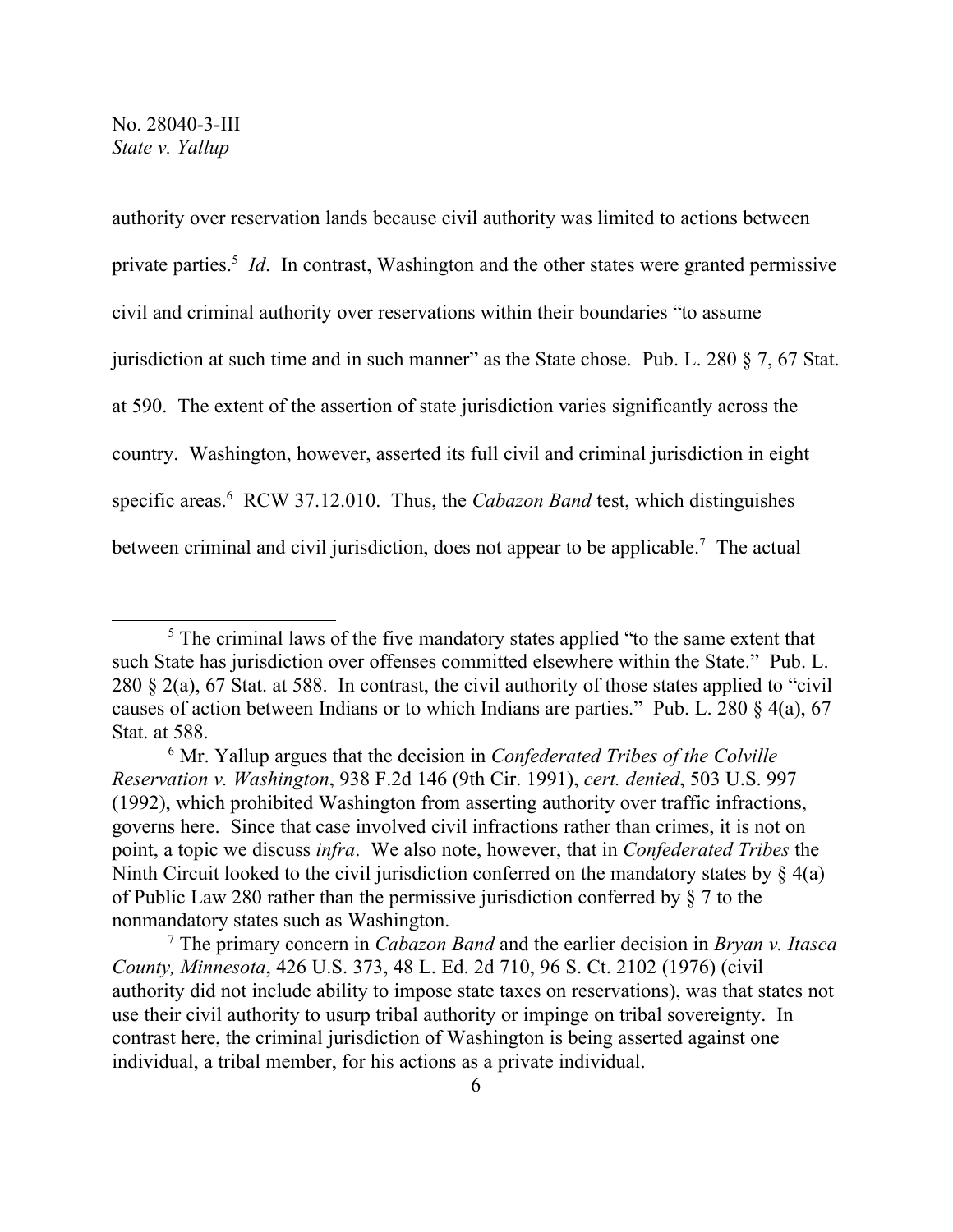question is whether Washington has asserted jurisdiction rather than what type of jurisdiction it has asserted.

This question was presented by the decision in *State v. Pink*, 144 Wn. App. 945, 185 P.3d 634 (2008). There the defendant, a tribal member, was charged with unlawful possession of a firearm discovered in a car during a traffic stop on a state highway running through a reservation. *Id*. at 947-948. The charges were dismissed because the State lacked authority to prosecute the crime since it did not involve the operation of a motor vehicle on a public highway under RCW 37.12.010(8). *Id.* at 949, 956. If Washington had a broad grant of general criminal jurisdiction, as appears to be the case in California, the issue would not have even arisen. The *Cabazon Band* analysis simply is not apropos here.

The second difficulty with Mr. Yallup's argument involves the level of generality at which he argues. The question here is not driving and driver's licensing in general. The specific question involves the Washington's impaired driving statutes and their application to Mr. Yallup's conduct on September 8, 2007. Addressing the implied consent statute as an adjunct of a licensing scheme rather than on its own merits does not resolve the fundamental question of what type of statute it is.

The third difficulty we have concerns the merits of Mr. Yallup's claim. Even if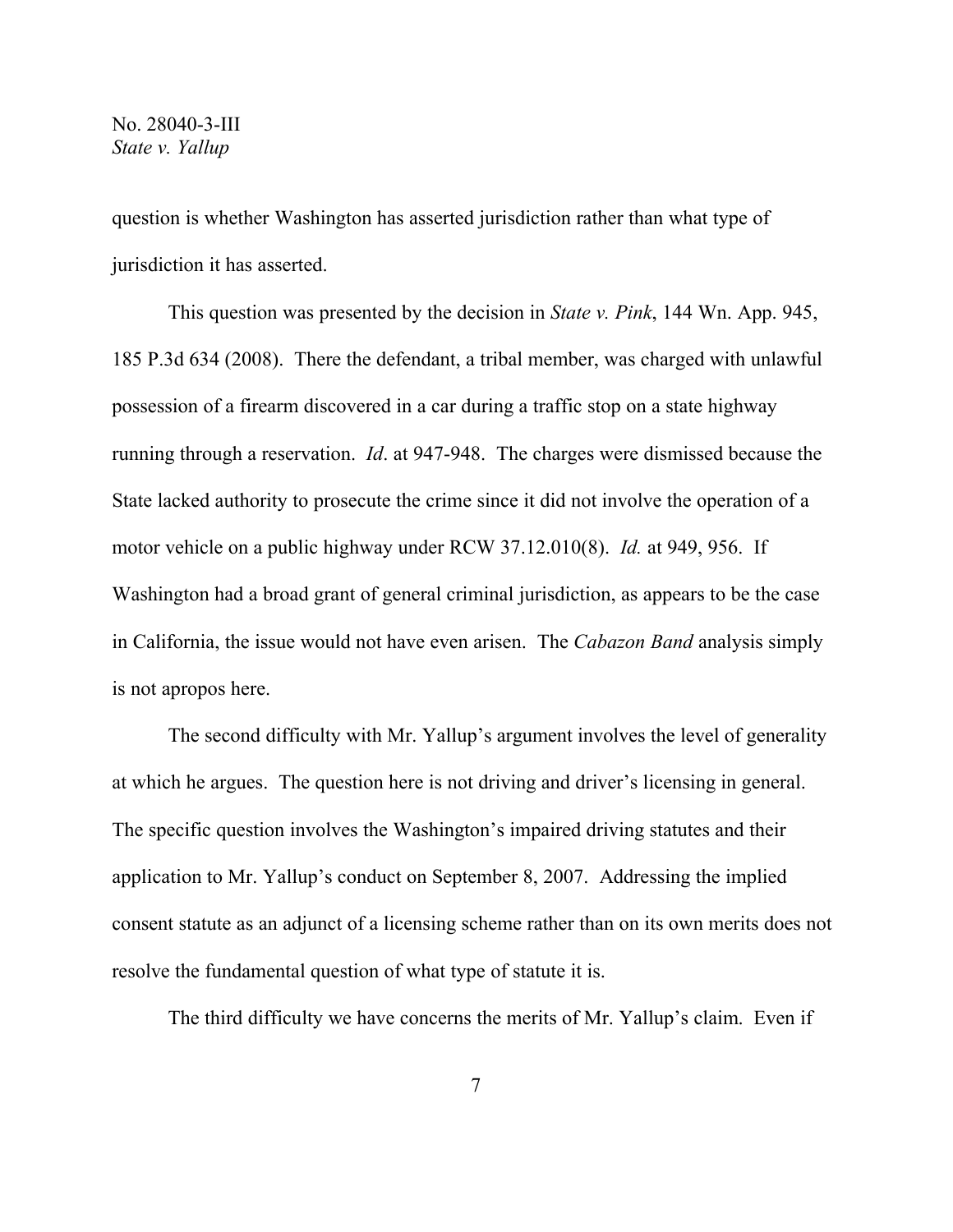we assume that *Cabazon Band* is applicable to this case because Washington has greater criminal authority over reservation roads than it has civil authority, there is no question that the challenged statutes are criminal in nature. It is a crime to drive in the state of Washington without a valid driver's license. RCW 46.20.005.<sup>8</sup> It is a crime in this state to drive when one's license or privilege has been suspended or revoked. RCW 46.20.342. It is a gross misdemeanor crime to drive, or be in physical control of a vehicle, when one is impaired by alcohol or drugs. RCW 46.61.502, .504. In some instances, impaired driving or physical control is a felony. RCW 46.61.502(6), .504(6), .5055(4). As a result of impaired driving convictions, the driver's license is suspended and an ignition interlock may be required for future driving. RCW 46.61.5055(5), (6), (9).

The implied consent statute, RCW 46.20.308, was adopted to "control or reduce the drunk-driver hazard to highway safety." *State v. Moore*, 79 Wn.2d 51, 53, 483 P.2d 630 (1971). It operates by recognizing that drivers have consented to alcohol testing by the operation of a motor vehicle within the state. RCW 46.20.308(1). Consent can be withdrawn in some circumstances, but the license to drive will be suspended when consent is withdrawn. RCW 46.20.308(2)(a). In the event that consent is withdrawn,

<sup>&</sup>lt;sup>8</sup> It is a noncriminal traffic infraction to fail to have a driver's license present while driving or fail to display it to an officer upon demand. RCW 46.20.017.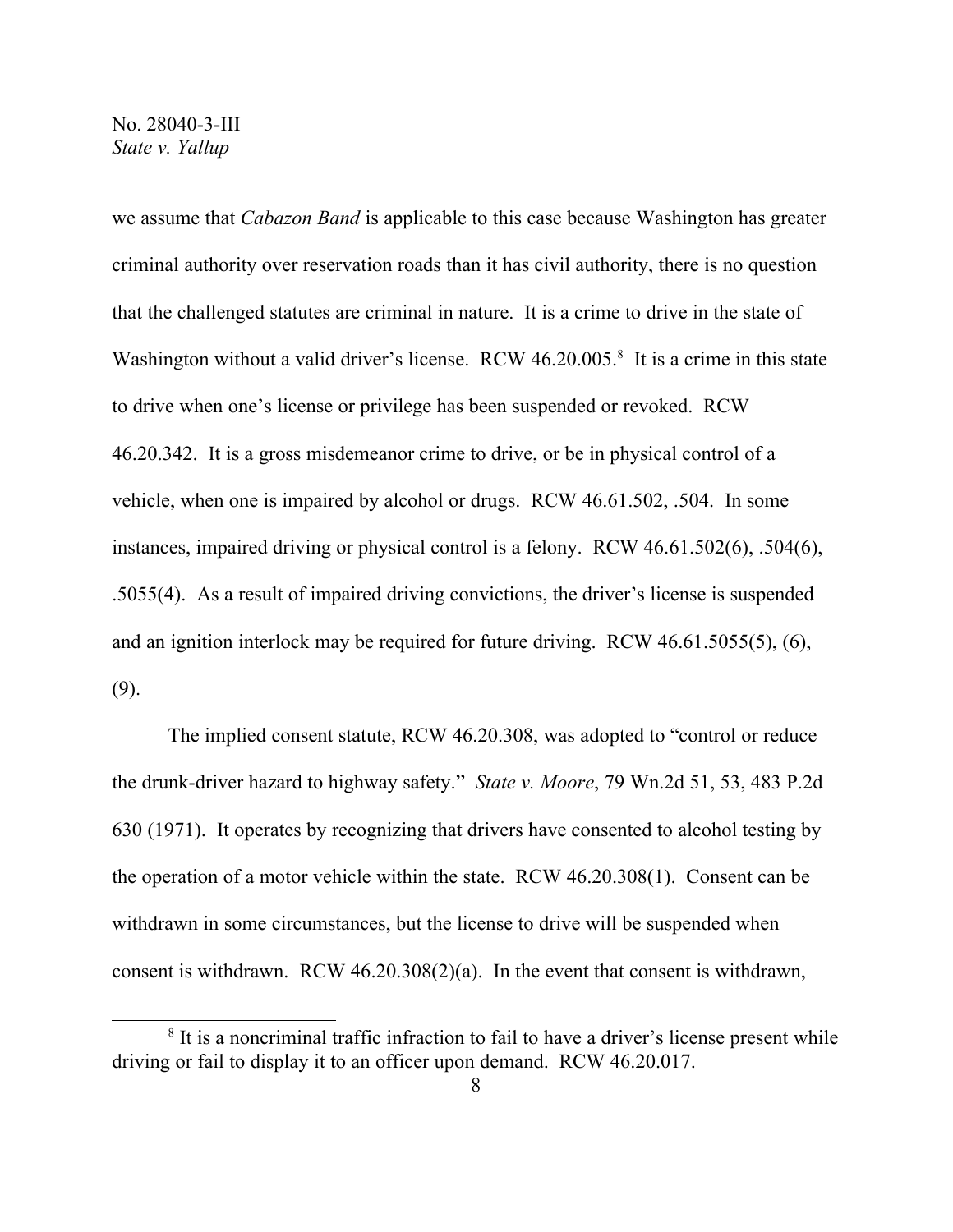evidence of the refusal to take the test "may be used in a criminal trial." RCW 46.20.308(2)(b). The statute was upheld in *Moore* against various constitutional challenges, with the court recognizing the statute "having as its purpose the reduction of traffic carnage occasioned by the inebriated driver." 79 Wn.2d at 58.

The clear focus of the implied consent statute is gathering evidence for prosecuting criminal cases of suspected impaired driving. Statutes that authorize evidence collection in support of prosecuting criminal cases are properly classified as criminal in nature. To the extent that the difference between criminal and civil jurisdiction even matters under RCW 37.12.010(8), we have no trouble categorizing the implied consent statute as criminal. 9

Our courts have previously recognized that Washington has validly asserted jurisdiction over criminal *driving* offenses falling within the purview of RCW 37.12.010(8). *State v. Abrahamson*, 157 Wn. App. 672, 238 P.3d 533 (2010) (attempting to elude, driving while under the influence, and driving while license revoked in the first degree); *Pink*, 144 Wn. App. at 955-956 (a passenger's unlawful possession of a firearm did not constitute a driving offense). Washington's implied consent statute falls within

<sup>9</sup> Other states likewise have upheld implied consent statutes against Public Law 280 challenges. *State v. McCormack*, 117 Idaho 1009, 1013-1015, 793 P.2d 682 (1990); *Bray v. Comm'r of Pub. Safety*, 555 N.W.2d 757 (Minn. Ct. App. 1996).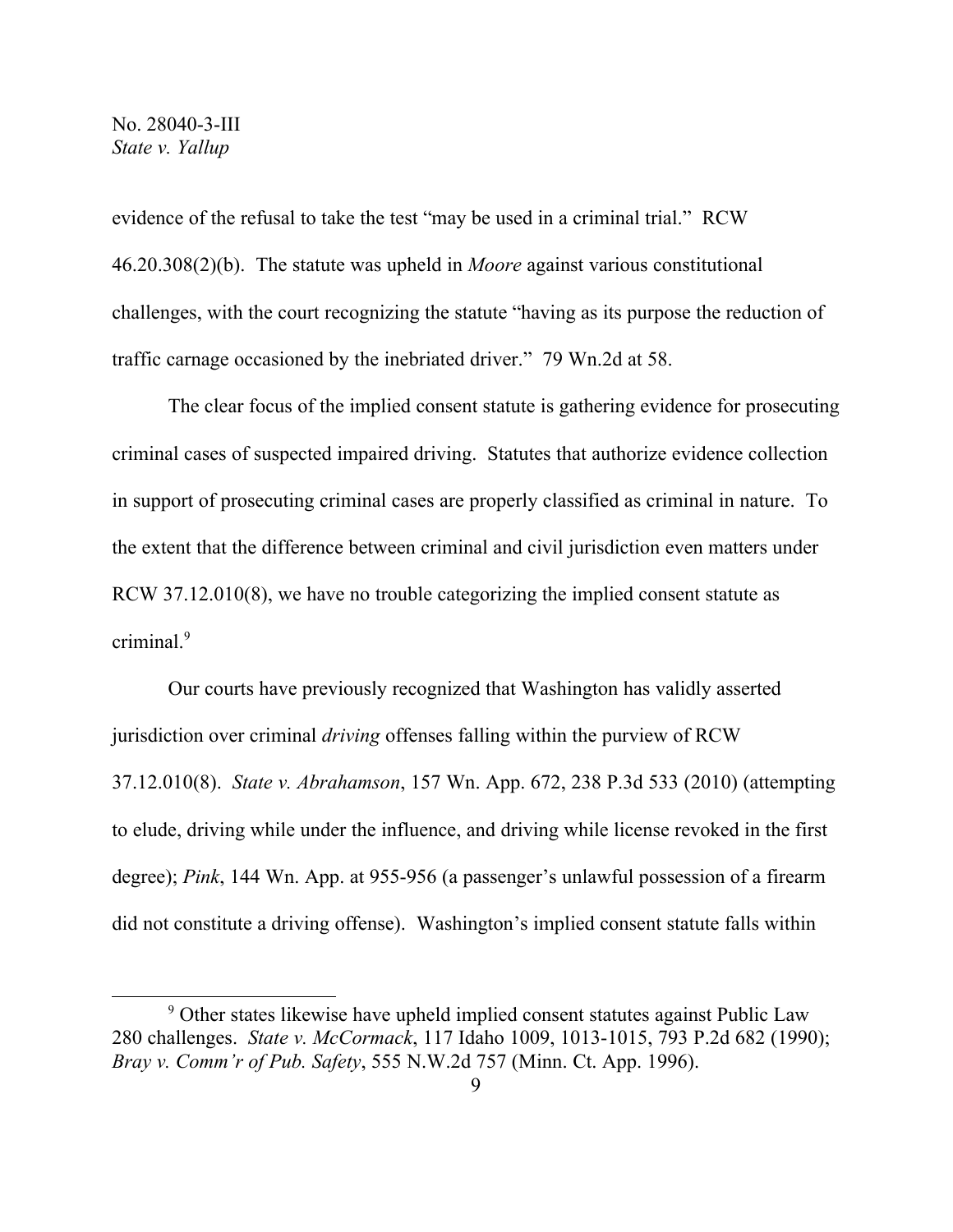the criminal jurisdiction of RCW 37.12.010(8). The State had authority under that provision to prosecute Mr. Yallup for felony DUI, driving without an interlock device, and second degree driving while license suspended or revoked.

Public Law 280 did not bar the criminal prosecution of this case.

*Treaty Protections.* Mr. Yallup also argues that the implied consent statute cannot be applied to him because it runs afoul of the treaty with the Yakama Nation. *See Treaty with the Yakamas*, 12 Stat. 951 (1855). In particular, he alleges that it contravenes the provision guaranteeing freedom to travel:

*And provided*, That, if necessary for the public convenience, roads may be run through the said reservation; and on the other hand, the right of way, with free access from the same to the nearest public highway, is secured to them; as also the right, in common with citizens of the United States, to travel upon all public highways.

*Id.* at 952-953 (Art. III).

Indian treaties are construed as the Indians would have naturally understood the language to mean at the time the treaty was entered into. *Minnesota v. Mille Lacs Band of Chippewa Indians*, 526 U.S. 172, 196, 143 L. Ed. 2d 270, 119 S. Ct. 1187 (1999). Any ambiguities must be resolved in the Indian's favor. *Id*. at 200.

Mr. Yallup relies upon two commercial cases that have interpreted the freedom to travel provision of this treaty. *Yakama Indian Nation v. Flores*, 955 F. Supp. 1229, 1233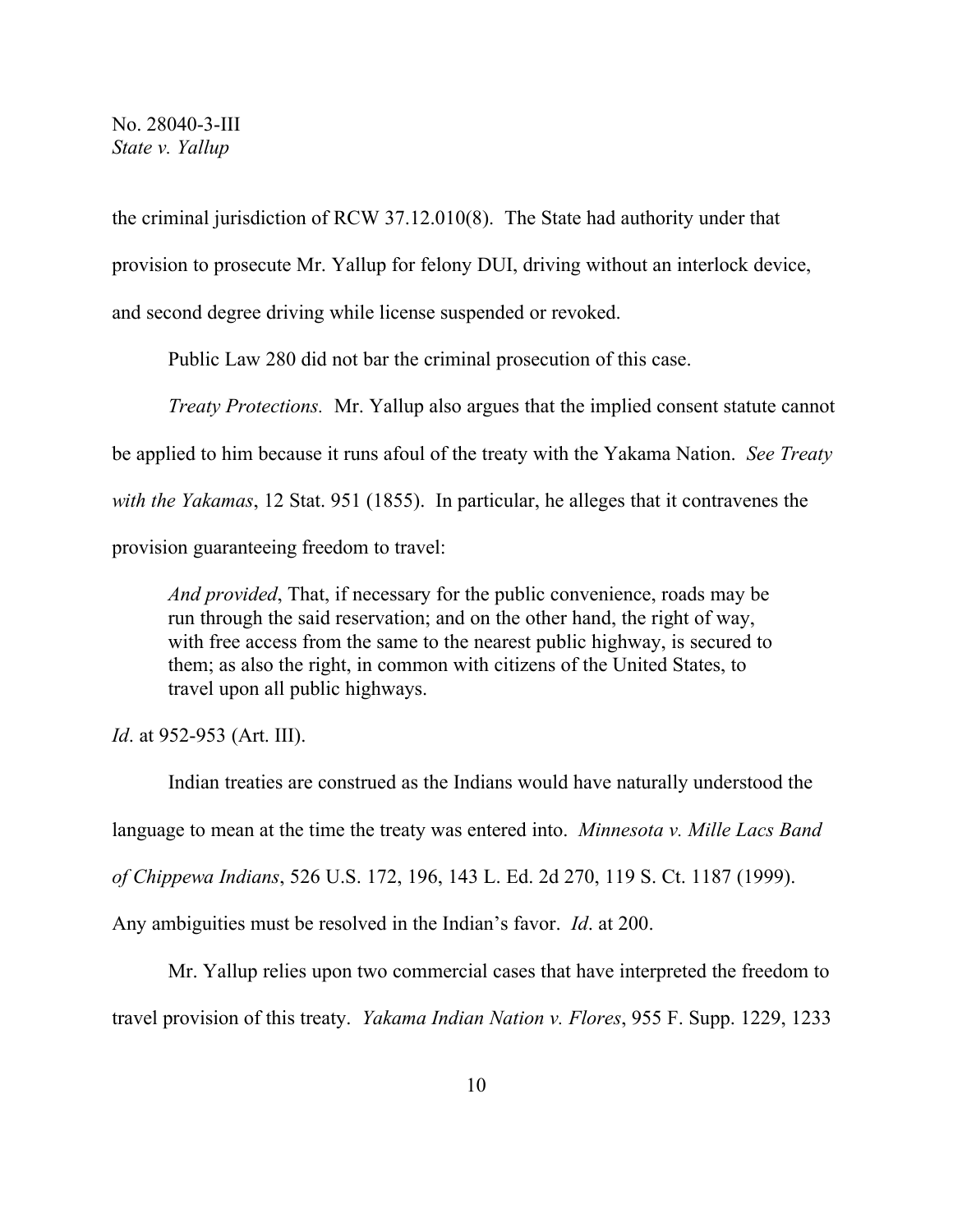(E.D. Wash. 1997), *aff'd sub nom. Cree v. Flores*, 157 F.3d 762 (9th Cir. 1998), required Washington to apportion licensing and registration fees on logging trucks owned by tribal members because nonapportioned fees restricted the ability to bring goods to market, a right that had been understood at the time of the treaty. *Id*. at 1259-1260. However, the State could impose registration and identification requirements as long as they were not accompanied by fees. *Id*. at 1257. In *United States v. Smiskin*, 487 F.3d 1260 (9th Cir. 2007), this provision was construed to exempt Yakama tribal members from the Contraband Cigarette Trafficking Act, 18 U.S.C. § 2342(a), because Washington's notice requirement interfered with their ability to bring goods to market. *Id*. at 1265.

These commercially-oriented cases are not particularly helpful as they both turned on the treaty right to bring tribal goods to market. More fundamentally, the right to travel assured by the treaty is not the same as the right to drive. Washington courts have distinguished between the constitutional right to travel and the right to drive. Those cases provide the better analogy here.

This court recognized the distinction between travel and driving in *City of Spokane v. Port*, 43 Wn. App. 273, 716 P.2d 945, *review denied*, 106 Wn.2d 1010 (1986). There, canvassing numerous authorities, this court had no difficulty concluding that requiring a driver's license did not impinge upon the right to travel. *Id*. at 274-277. Similarly, in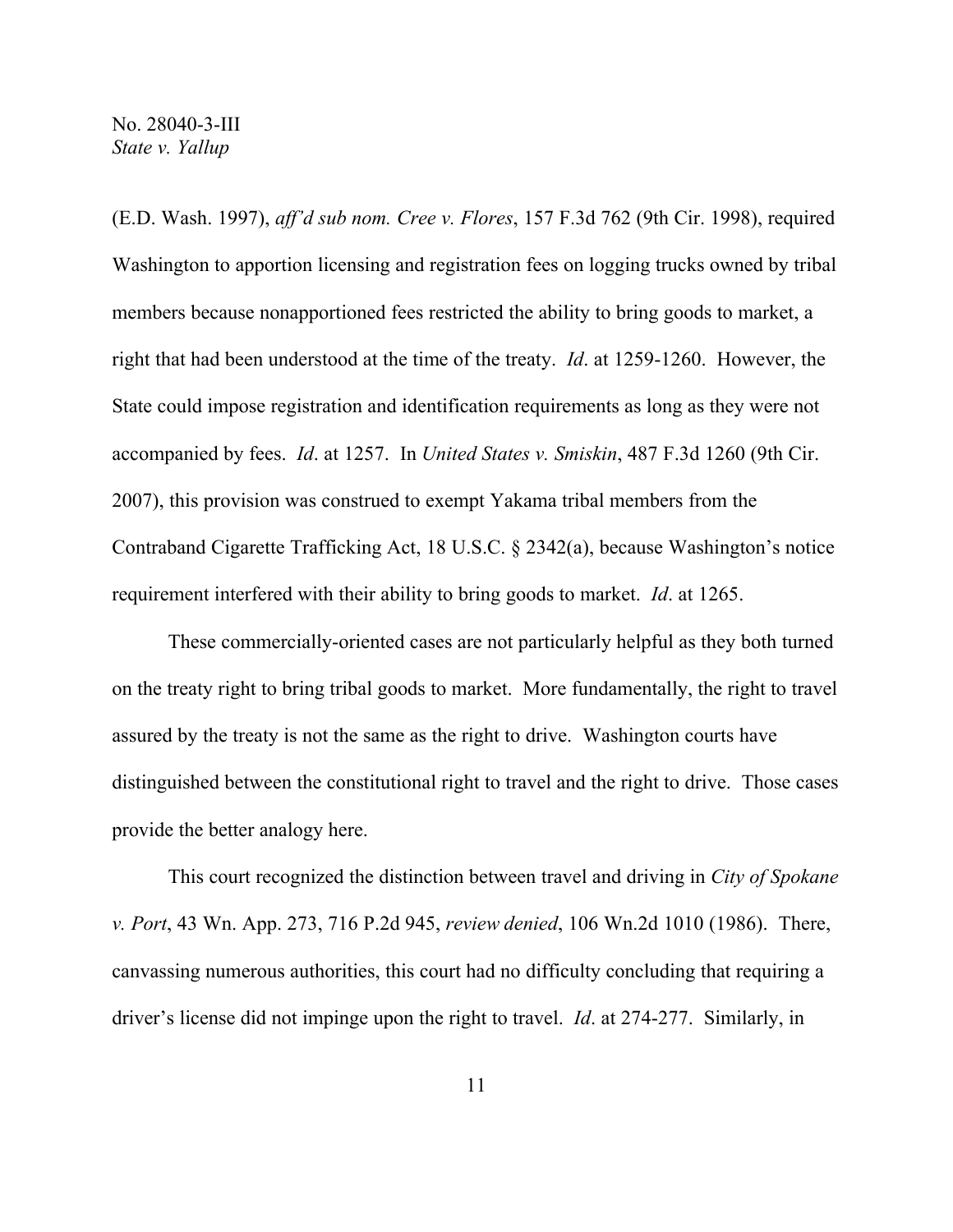*State v. Clifford*, 57 Wn. App. 127, 787 P.2d 571, *review denied*, 114 Wn.2d 1025 (1990), this court rejected a religious challenge to driver's licenses. Reiterating its earlier distinction between the right to travel and a driver's license, the court stated that the appellants were

free to travel public roads using alternative means of transportation, such as horseback, bicycle, taxi, or public transit. Requiring them to obtain a driver's license prior to operating a motor vehicle does not unconstitutionally infringe upon their freedom of movement.

*Id*. at 130.

Similarly, requiring Mr. Yallup to drive with a valid license and without being impaired by alcohol or drugs did not impede his right to travel. While he needed to be licensed and sober in order to exercise his right to use the roads "in common with" other citizens of the United States, he was free to travel by other methods if he did not want to live up to those obligations. He could travel as a passenger in a motor vehicle (which he claimed to be at trial), on public transit, or on alternative transportation. If, however, he chose to drive, he was subject to the same reasonable restrictions imposed on all others using the roadways.

The right to travel guaranteed by the treaty with the Yakama Nation did not exempt Mr. Yallup from the criminal statutes governing use of the roadways. He was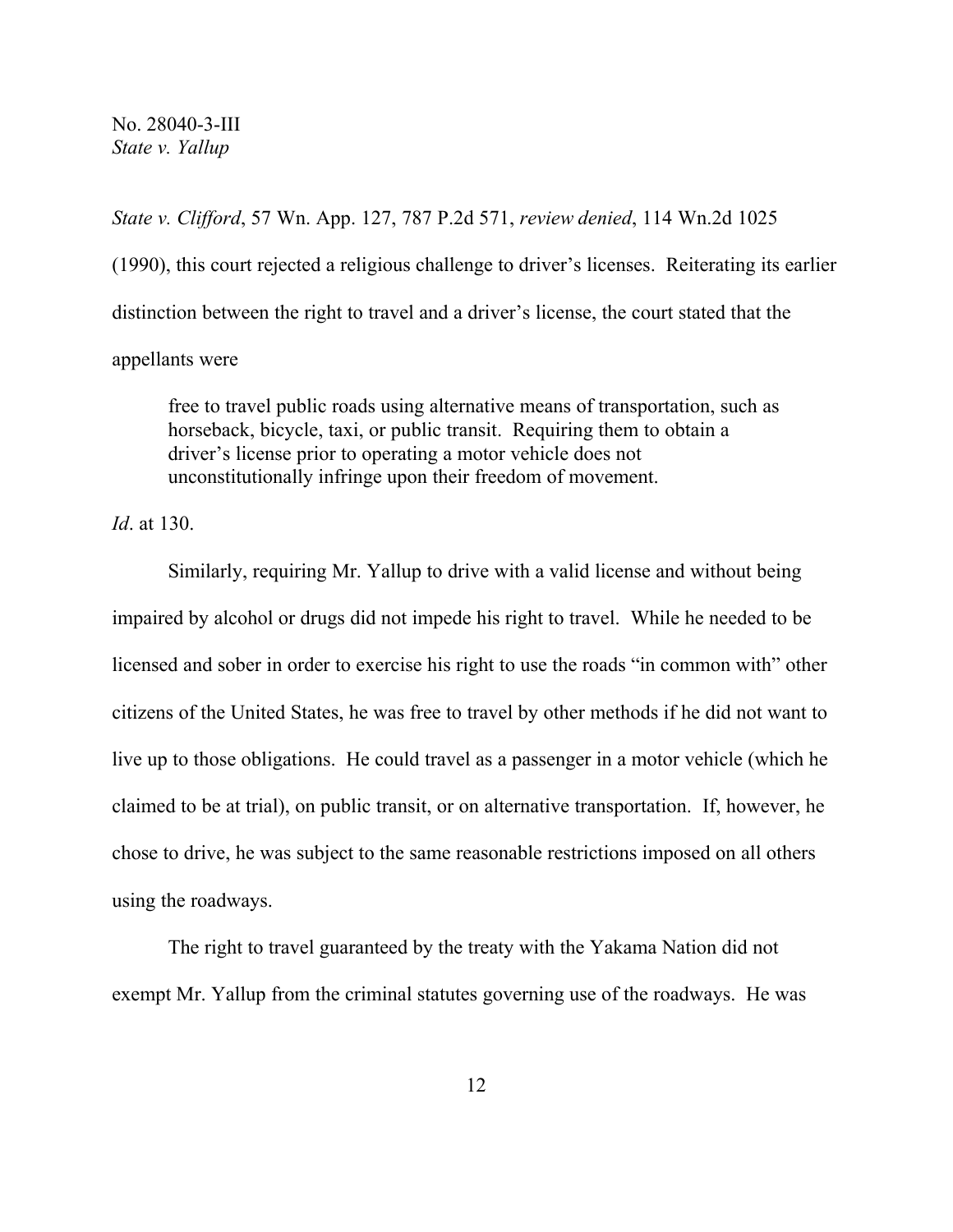subject to the licensing and nonimpaired driving requirements. The treaty did not bar the criminal prosecution of this case.

*Sentencing Issues.* Mr. Yallup next presents two claims related to his sentence, asserting that the trial court used an incorrect offender score and lacked authority to impose a term of community custody.

The parties agree that a 1990 conviction for physical control should not have been included in the offender score. We agree with the parties and remand for resentencing.

Mr. Yallup also argues that the trial court erred by imposing the term of community custody. He cites to former RCW 9.94A.545 (2007) and argues that it does not authorize community custody in this instance. However, that statute only applies to sentences of 12 months or less. His authority is not apropos.

Instead, the relevant provision governing this case is former RCW 9.94A.715 (2007). That statute provided for a term of community custody whenever a person is sentenced to serve a term with the department of corrections for a crime against a person. Felony DUI is a "crime against persons." RCW 9.94A.411(2). The trial court correctly imposed a term of 9-18 months of community custody. Former RCW 9.94A.715.